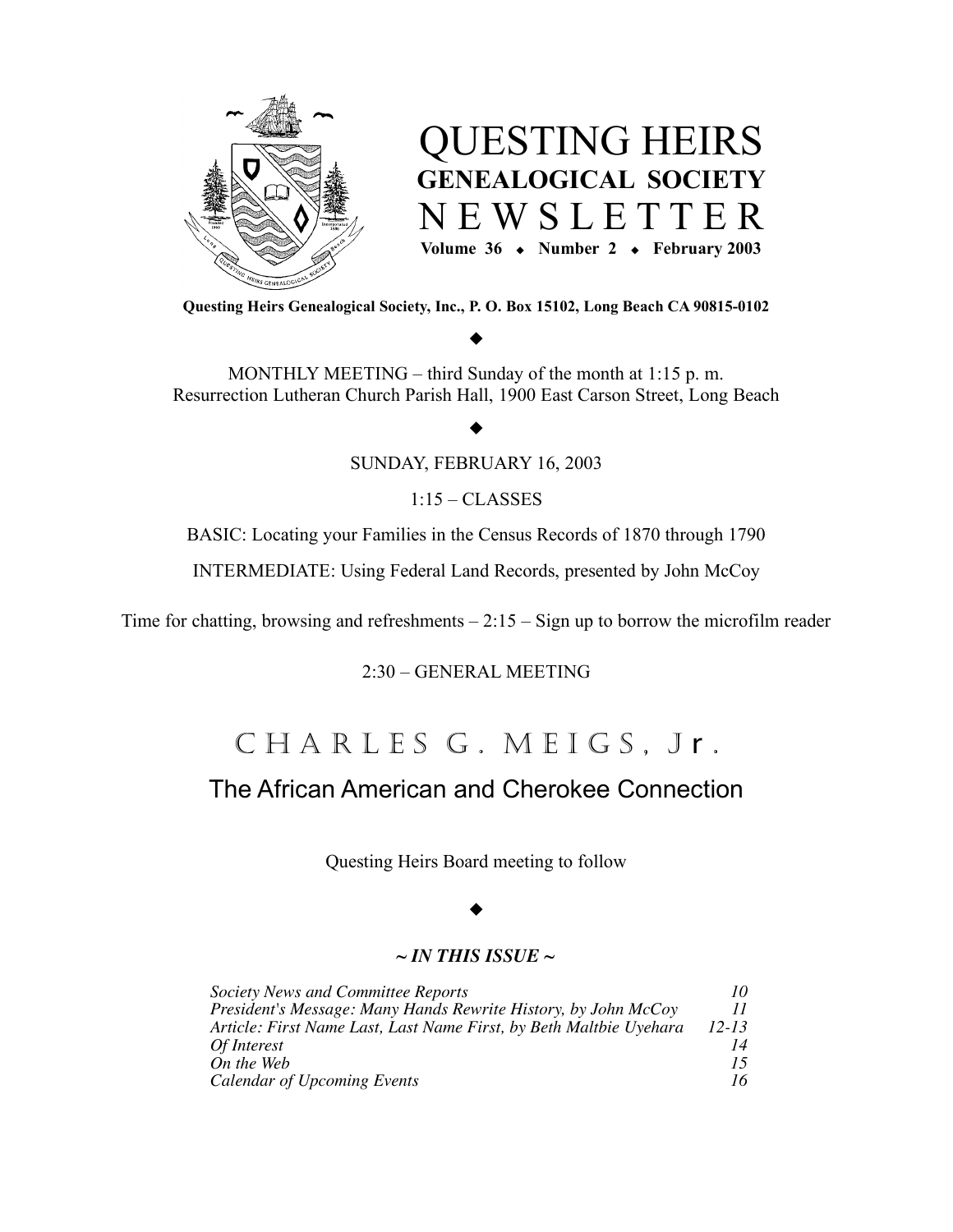*page 10 Questing Heirs Genealogical Society Newsletter, Volume 36, Number 2 February 2003*

## *~ FEBRUARY SPEAKER ~*

Charles G. Meigs, Jr.

Born in Arkansas during World War II and growing up in South Central Los Angeles, Charles Meigs began researching his personal genealogy in December 1990. His efforts have led him to discover African American ancestors in the Cherokee Tribe, and African American slave ancestors in Missouri, Arkansas, Tennessee, Georgia and South Carolina. As a result of his personal research and the knowledge he's gained in the process, he conducts a monthly workshop on Cherokee genealogy and one on African American genealogy at the Family History Library in Los Angeles.

Charles has a degree in Engineering from UCLA, and when not researching his family tree, he is an independent management consultant who conducts strategic planning and group problemsolving efforts for clients. He has a daughter and two toddler grandsons, and has been married to his high school sweetheart, Barbara, for over thirty-five years.

#### *~ FEBRUARY INTERMEDIATE CLASS ~*

Using Federal Land Records, presented by John McCoy

When your ancestor was among the early settlers of a "Federal Lands state," and the county courthouse burned down in 1850, can the land office tract books fill in some of the gaps? How do you read a tract book, anyhow? Exactly where is E  $\frac{1}{2}$  SE  $\frac{1}{4}$  Sec. 19 T 8 N R 11 W? Join us on February 16 to find out!

| $\sim$ REFRESHMENTS $\sim$              |                             |
|-----------------------------------------|-----------------------------|
| Georgie (Peterson) LYONS (562) 432-4908 |                             |
| Thank you to our January<br>Hosts:      | Our February Hosts will be: |
|                                         | Linda Artuso                |
| Wanda Ballard                           | Marilyn (DeLonjay) Brasher  |
| Marilyn (DeLonjay) Brasher              | Hazele (Thresher) Johnson   |
| Cynthia Day-Elliott                     | Jeanette (Marcus) Jones     |
| Priscilla (Colvin) Nielsen              |                             |
| Mary (White) Smith                      |                             |
| Connie Williams                         |                             |

*~ MEMBERSHIP REPORT ~ Jeanette (Marcus) JONES (562) 421-5610*

JANUARY MEETING ATTENDANCE Members: 26 Visitors: 2

RENEWALS for January Brandt, Betty Jean Subscription \$12 to 9/03

*Thanks for your continued support!*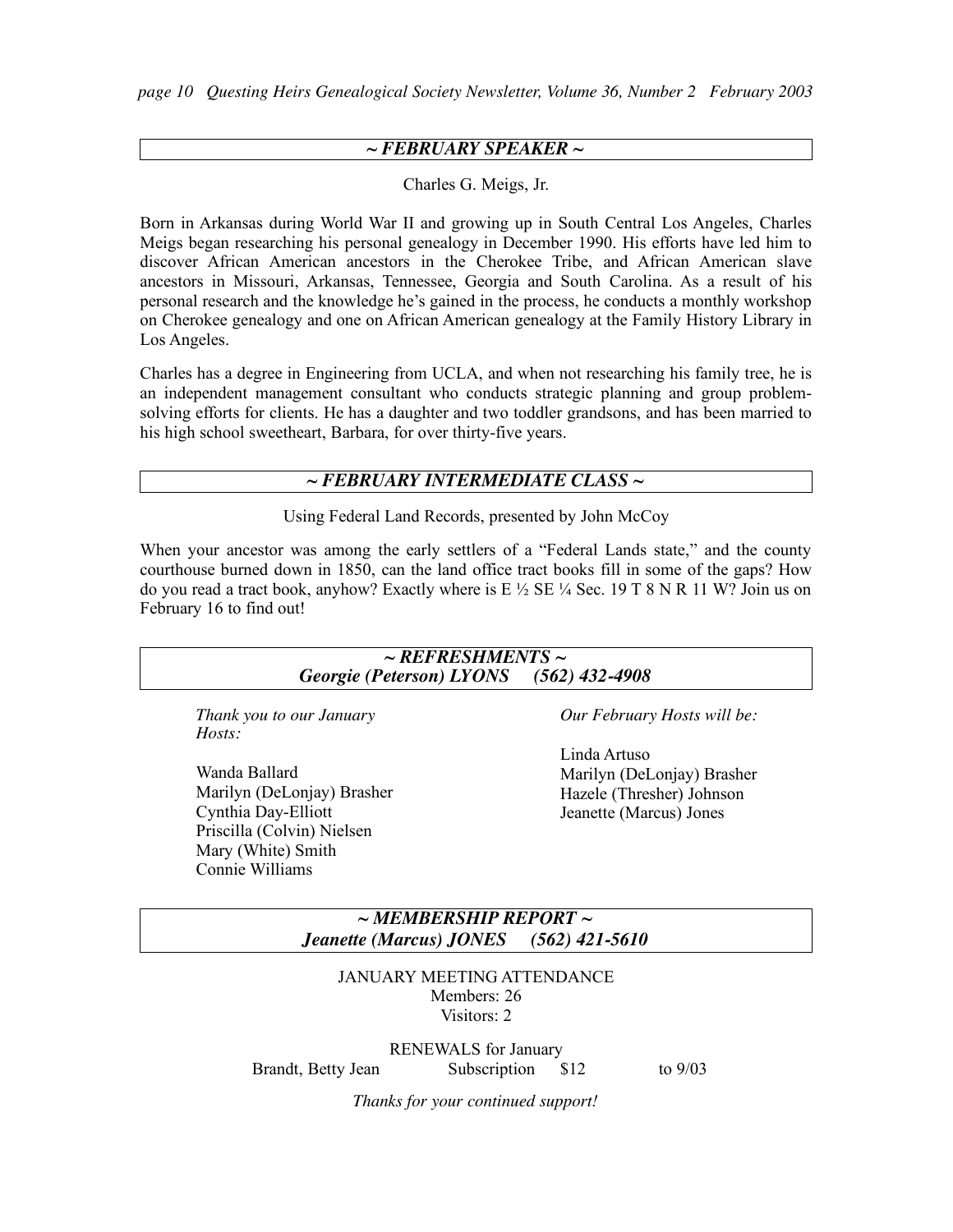#### *~ PRESIDENT'S COLUMN ~*

#### MANY HANDS REWRITE HISTORY

*t* seems like yesterday -- my first computer genealogy program, my first e-mails, the first genealogy "bulletin boards" on the Internet. Almost the only information available was in the form of terse messages: "Who were parents of Ransom Smith and his brother Plez? Madge in Pikeville." Nevertheless, the Internet grew and grew. Entrepreneurs seized an opportunity to sell us all sorts of programs, gadgets, and services. They even tried to sell me my own research! I

Alarmed at the prospect of our national and personal heritage passing from public to private ownership, a number of genealogists banded together. Collaborative projects sprang up on the Internet with the aim of publishing genealogical and historical information before it could be copyrighted by private companies. These efforts continue, at times with spectacular results. The US GenWeb Archives is becoming a major source of records for American genealogy.

Somehow, in a few short years, genealogy on the Internet has made tremendous strides -- to such an extent that it can't be ignored, no matter how skeptical we must remain about the quality of compiled genealogies that we may find there. For after the individuals, spontaneous collaborations, and commercial ventures, came the libraries, universities, and governments, each eagerly embracing the model of Internet-based information delivery. Have you looked for immigrant ancestors recently? Government records from all over the world are turning up on the Internet in the form of searchable databases, and most of them are free of charge! Censuses are gradually being made available, most of them with excellent search features.

All of this data would not do much good without search engines. The number of web pages and documents indexed by Google.com is now in the billions, and it is even possible to use Google to resurrect copies of web pages that were once indexed by the search engine, but which no longer exist on the web itself! There is still a significant limitation: the search engines can't see into the databases where most of the government data are housed. For that, you have to use the search capabilities on each government web site. These tools, too, are becoming very sophisticated.

I would guess that the "next big thing" will be integration -- some way of combining databases, so that all U. S. censuses are combined in a single index!

But the greatest gain from the Internet may be one that is harder to see. Through the efforts of many, the individual stories of the lives and migrations of our ancestors are beginning to emerge in fantastic detail. Little by little, family letters and similar records are being published on the Internet. It becomes possible to find connections that seemed hopelessly lost. Here's my latest example: My Swiss ancestor Jean Pierre Samuel Marcel arrived at Philadelphia on the ship Liberty in 1805. He was a papermaker by trade, settling first in Georgetown, DC, then on to the vicinity of Lexington, KY, where his daughter Louise married a Mr. McCoy who has stubbornly refused to be found, but is known to have died before 1832. Their first child was my ancestor Georgette McCoy, whose obituary states that she was born in Ghent, Kentucky in 1816. Now, on that same ship Liberty was a Mr. Oboussier from Lausanne, Switzerland. I wondered if he might be somehow connected to the Marcel family. Fastforward about 5 years: I am hosting an Internet bulletin board for genealogy in Canton Vaud, Switzerland, home of my Marcel family. A correspondent is searching for an Oboussier family in Vevey, Switzerland. One of her correspondents has an Oboussier family near Vevay, Indiana (a wellknown Swiss settlement): specifically, across the river in Kentucky, Luke Oboussier, immigrant from Lausanne, was an early postmaster who died in 1816 at Ghent, KY. It becomes clear: Luke Oboussier must have been the person who sailed to Philadelphia in 1805 with my Marcel ancestor! Will that help me find the elusive Mr. McCoy, whose name might be Reuben or David? It's too early to tell, but without the Internet, I don't think I ever would have discovered this clue!

Remember, even if you don't own a computer, you can search the Internet from most public libraries and many Family History Centers. Happy hunting to everyone!

John McCoy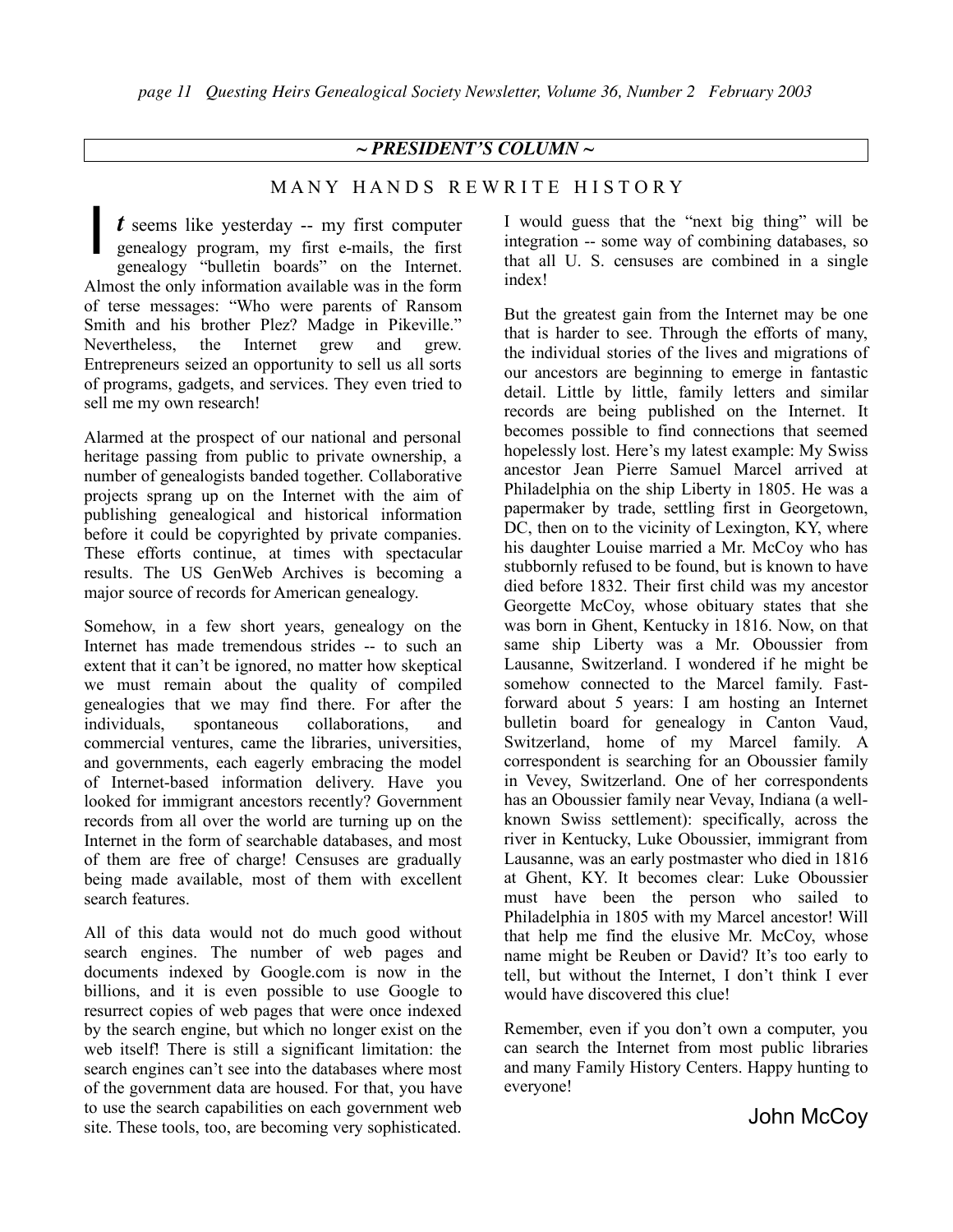## *~ FEATURE ARTICLE ~*

## THE WORM'S EYE VIEW: First Name Last, Last Name First by Beth Maltbie Uyehara

**he** word "patronymics" is a<br>Latin derivative; that is, it's a Latin derivative; that is, it's a word whose roots are derived from the Latin language. In the case of patronymics, there are three root elements: patro, from pater or patris, meaning "father"; nym, which comes from nomen or nominis, meaning "name"; and ics, from ick or yuck, meaning "a very bad idea."

Thanks to genealogy, I have learned more about patronymics than I ever wanted to know, including how to spell it.

Genealogists who descend from some of the world's saner ethnicities -- Germans and Poles and the French and English and Japanese and others who grasped the value of surnames early on - can sit back and smirk while I bemoan the trials of those of us whose ancestors hailed from Scandinavia or Wales, both of which used patronymics.

In patronymics, there are no surnames; the last name of a child is based on the father's first name; thus, the family's last name changes every generation. In the Welsh system, the last name gets added on to. For example, a child "John" whose daddy was John the son of John, becomes "John" the son of John the son of John. As you can see, the Welsh could end up with some pretty long names in a few short generations. In Scandinavia, on the other hand, the last name changed entirely every generation.

In either case, you've got a research nightmare on your hands.

Marital conversations upon the arrival of a new Welsh baby apparently went something like this:

"Hey, John-the-son-of-John-the-sonof-John, let's call the baby John!"

"What a great idea, Mary-thedaughter-of-David-the-son-of-David. How'd you ever think of that?"

"Oh, I dunno, John-the-son-of-Johnthe-son-of-John, it just came to me out of the blue."

Of course, in Wales, they didn't say "son of" or "daughter of." They said "ap" or "mab" and "verch" or "ferch" respectively. Welsh women kept their maiden names when they married, because it would have been too baffling to call someone "Mary ap John" (Mary the son of John) (huh?) after she married "John ap John," instead of continuing to call her "Mary verch David" (Mary the daughter of David), which is who she was. You've got to draw the line somewhere.

Because of the length of the last names, to avoid crashing the Internet, the IGI indexes all Welsh people prior to 1812 only by their first names and, separately, by their fathers' first names. (There are two indexes.)

Let us pause here a moment, while the research implications of that  $sink$  in  $\ldots$ .

Patronymics must have seemed like a good idea at the time when people were using it. When you're slowly working your way forward a generation at a time, it's fairly easy to keep track of everybody, especially if you come up with new baby names every generation. The problem arises when you're trying to trace people backwards in time by their first names only, and everybody and his brother has got the same few first names.

In Scandinavia, "bynames" delineating the relationship to the father followed the given name; occasionally, however, a nickname would be used as a last name instead. From the examples I found on the Internet, the usual nickname was something like "Snot Nose," which is not the kind of last name you want to hand down. In cases like that, patronymics was a blessing.

Overall, the Welsh had the more logical system. Creating Scandinavian bynames was not as easy as you might think. You had to switch around the final letters in the genitive form of the father's first name, then add the suffix for son or daughter. The first problem was finding someone who could explain what the genitive form of a name is. And, then, there were all those rules for switching the letters around. For example, in the olden days, a final i became an a, a became u, nn became ns, ll

*[continued on next page]*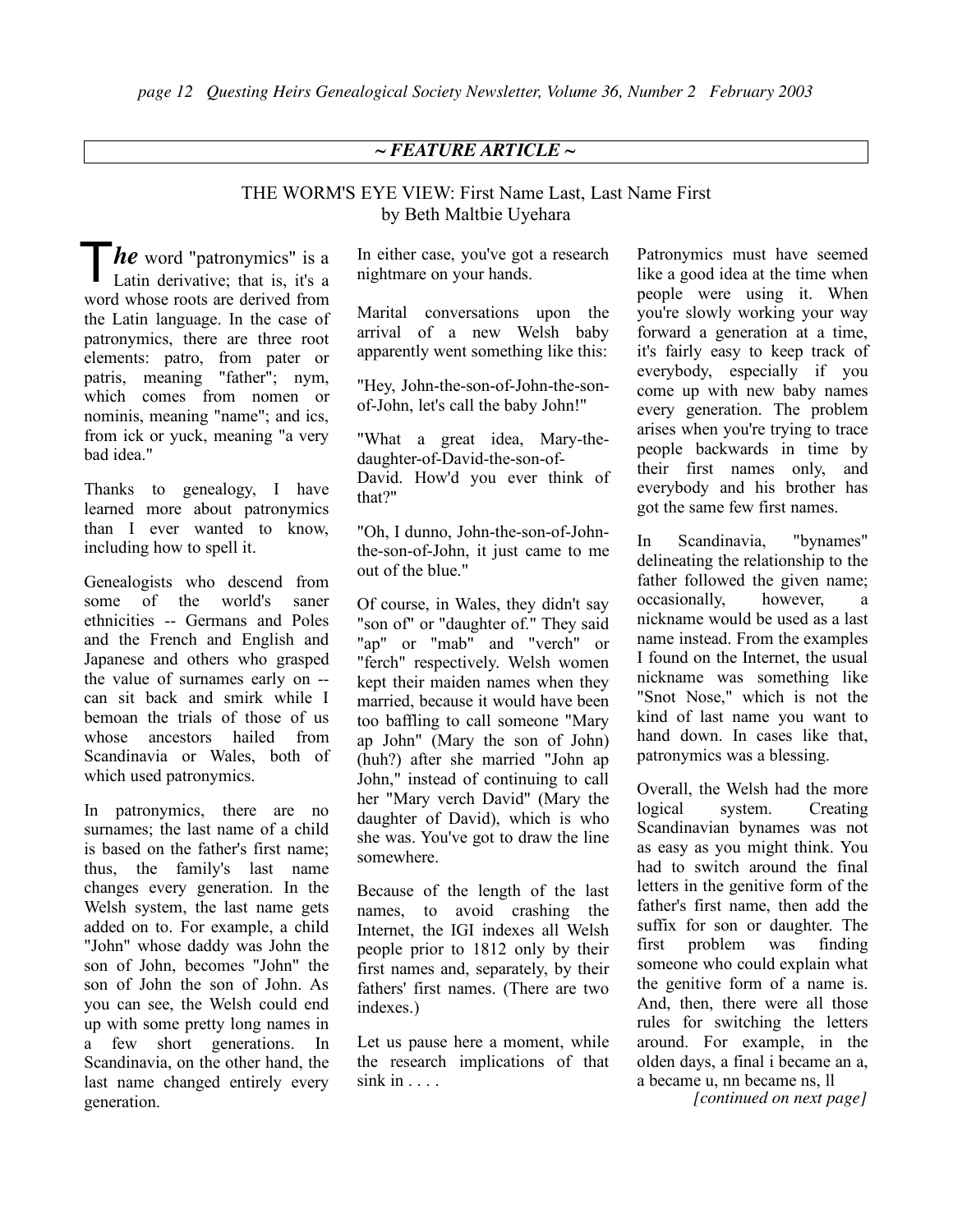#### *[continued from previous page]*

became ls, rr became rs except when it didn't, r became s and the suffixes dan, endr, gautr, mundr, undr, un, unn and vindr, among numerous others, required the addition of ar.

Without rules, where would we be?

One example I found of Scandinavian byname formation concerned a child named Yngvildr, who was the daughter of a man named Einarr. The child went through life as Yngvildr Einardottir. No wonder the Vikings were always beating people up.

It must have been a relief to everyone when surnames became universal. But, as you'd guess--the human race being what it is--it did not happen all at once.

In our modern era, we are used to everyone agreeing that the new year will start at midnight on December 31, and for the next 365 days (give or take a few minutes, or in my case, a couple of weeks) everyone will write a new set of digits on their checks. But, imagine if people just switched to a new year whenever they felt like it. Well, that's the way people adopted surnames: whenever they felt like it.

Which brings me to my greatgreat-great-grandmother.

I have in my possession a certified copy of an entry of marriage of 3 March 1838, from Monmouthshire, Wales, attesting to the marriage of Rachel, the daughter of Thomas Harris. The part of the form filled out by the parish priest identifies the bride as "Rachel Thomas," using her father's first name as Rachel's last name. This is a nice, normal, traditional Welsh patronymic way to do things.

Rachel, however, had obviously decided to adopt one of those newfangled surnames, and she signed the form "Rachel Harris." I keep wondering if she and the priest glared at each other and shoved the register back and forth. "It's Harris." "It's Thomas." "No, it's Harris." Etc. It wouldn't surprise me in the least if voices were raised, despite the solemnity of the occasion. I come from a fairly feisty line of women.

Setting aside the question of whether this marriage was even legal (which is the kind of pesky detail that rarely concerned my ancestors, so why should it bother me at this late date?), the certificate records the very day--indeed, the golden moment--when patronymics was abandoned and a surname was officially adopted in one of my ancestral lines.

Eventually, of course, all of our ancestors adopted surnames, and except for Madonna and Cher, few of us these days try to get through life with only one name.

The lone patronymic holdout is the British royal family. The current heir to the throne of England was christened something like Charles Philip George Edward John David Reginald James Arthur Fenwick Stephen Vladimir Sherman. (It must take him a week to sign a check for the pizza-delivery guy.)

You may think that giving a poor defenseless baby such a long string of first names was simply a royal affectation, like lifting the little pinkie while drinking tea, but we genealogists know better. We know it was because the guy was destined to become the Prince of Wales, and they wanted him to feel at home.

 $\blacklozenge$ 

THE ZEN OF GENEALOGY: The Lighter Side of Genealogy, by Beth Maltbie Uyehara. The "Worm's Eye View of Genealogy" first appeared in "Missing Links" as a series of columns reflecting on the nuttier aspects of genealogy. Here's the lowdown on how to get contributions to a genealogy newsletter; how to win friends and dazzle your cousins with your research; how to kick the genealogy addiction; how to tell your kissing cousins from your dissing cousins; how to win the real Salt Lake City Olympic events; how to organize your paperwork—-for good; how to combine yoga and genealogy for the ultimate out-of-body experience; how to get your spouse hooked on genealogy, too; and much more. Some "Worm's Eye View" columns are collected here together for the first time, along with new offerings. 2002, 125 pages, paper, \$13.95. Available on the web at <http://www.heritagebooks.com/  $>$  item  $112272$ .

## $\blacklozenge$

*Previously published in Missing Links, Volume 7, Number 49, 13 December 2002. Subscription information available at <http://www.petuniapress.com>.*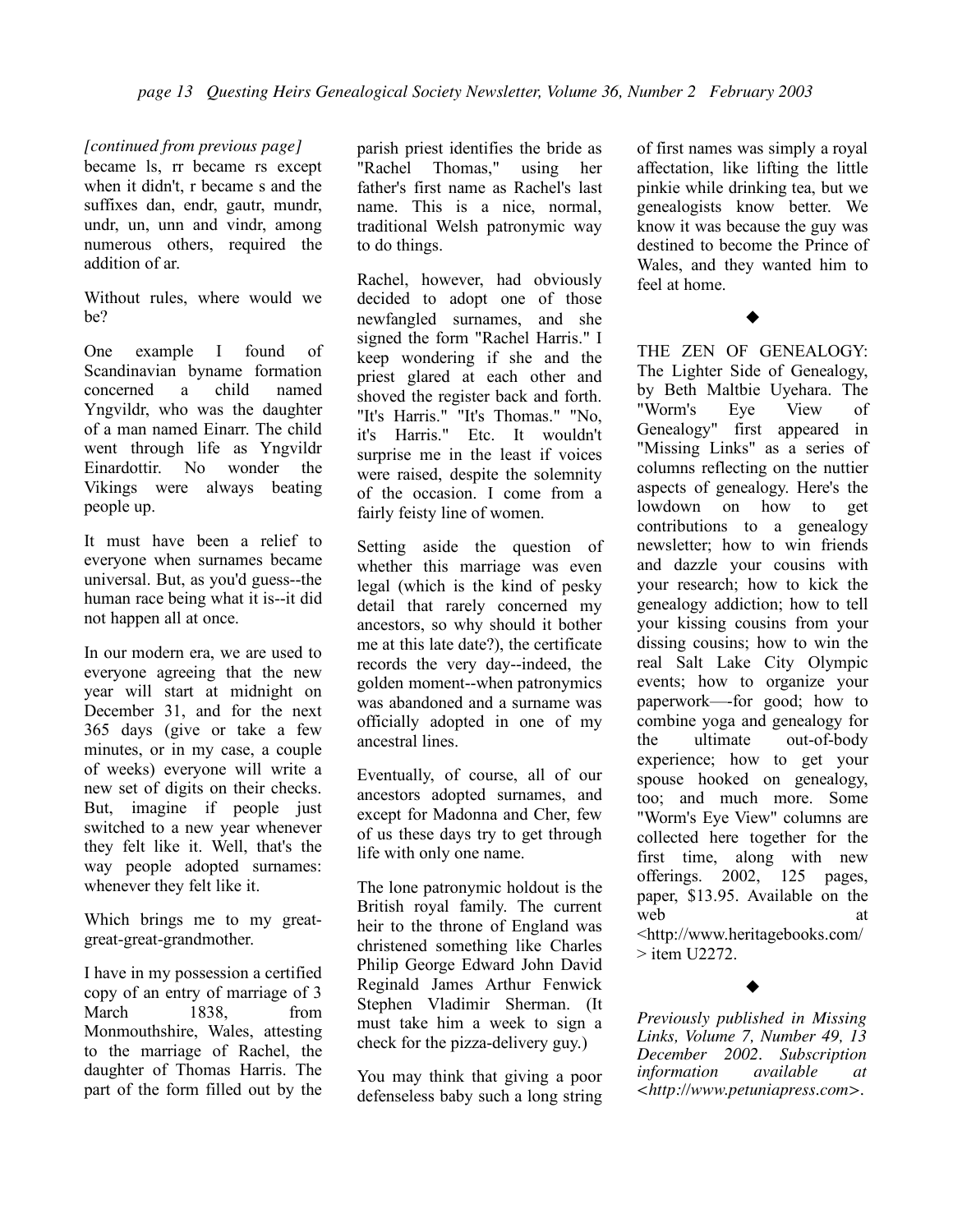## *~ OF INTEREST ~*

#### RUTH CHRISTESON

We note with sadness the passing of Ruth (Coats) Christeson, a long-time member of Questing Heirs, on January 8, 2003.

#### $\blacklozenge$

#### QHGS FIELD TRIP

MaryEmma (Holley) Hargrave is coordinating a field trip to the Southern California Genealogical Society Library in Burbank. This library is not to be missed, as it contains over 30,000 books, manuscripts, maps, microforms, periodicals, and CDs. (See the article on page 15 for more information about the library.)

The trip will be on Saturday, February 22. The library will be open 10:00 am to 4:00 pm that day. We'll be meeting in the parking lot of the Resurrection Lutheran church near the corner of Cherry and Carson (where we have our meetings) at 8:00 am, and leave by 8:30.

In preparation, bring a completed pedigree chart, and have at least one family group sheet filled in for the family being searched. (Limit your search, but be prepared!) Also, you can either pack a lunch or snack, or have lunch at the Italian restaurant down the street.

We need drivers for this trip, so please help by signing up. Call MaryEmma at (562) 799-8857, or talk to her at the February meeting.

#### $\blacklozenge$

#### SCGS JAMBOREE

Due to the fact that the Southern California Genealogical Society Jamboree falls so early in the year, and because it now begins on Friday instead of Saturday, Questing Heirs will not be hosting an information table this year. However, we would like to suggest organizing carpools from our meeting site at Resurrection Lutheran Church on Saturday, March 1 at about 8:30 am. We will be bringing this up at the February meeting in order to finalize arrangements.

#### HAMBURG PASSENGER LISTS

Last month's featured speaker, Elaine Alexander, reminded us about the wonderful lists of passengers embarking from the port of Hamburg, Germany. Hamburg was and is a major port. While most of the passengers were from Germany and Eastern Europe (because the ports of Bremen, Amsterdam, and Le Havre would probably be the first choice for people from France, Switzerland, and the Low Countries), the Hamburg lists are fairly easy to check.

First question: where to find the Hamburg lists? The Los Angeles Family History Center has all of them on microfilm! You won't find them at the National Archives. Elaine reports that the Hamburg Emigration web site at <http://www.hamburg.de/fhh/behoerden/ staatsarchiv/link to your roots/english/start.htm> hopes to have the entire index available on the Internet by the end of 2003, but for now, only the years 1890 to1920 can be searched from the web.

Second question: how do you use the Hamburg lists? There are two sets of indexes, called "direct" and "indirect." Since the concepts seem a bit vague, the best approach seems to be to search both sets. Each index is a set of microfilms covering 1856- 1934 (missing 1915-1919). The index is by surname, but remember to check for alternate spellings. The index refers you to a date of emigration. There will be a microfilm covering that date, where you will find the actual entry, with information about the person's age, birthplace, occupation, and other information. You also get the name of the ship, and you will probably be able to locate the corresponding U. S. immigration list on the other end of the voyage. Most of the U. S. immigration passenger lists are also available at the Los Angeles Family History Center. The Hamburg lists are an important tool for finding your European ancestors, especially during the periods when most U. S. immigration passenger lists have not been indexed.

Grandchildren are God's way of thanking you for not killing your children.

 $\blacklozenge$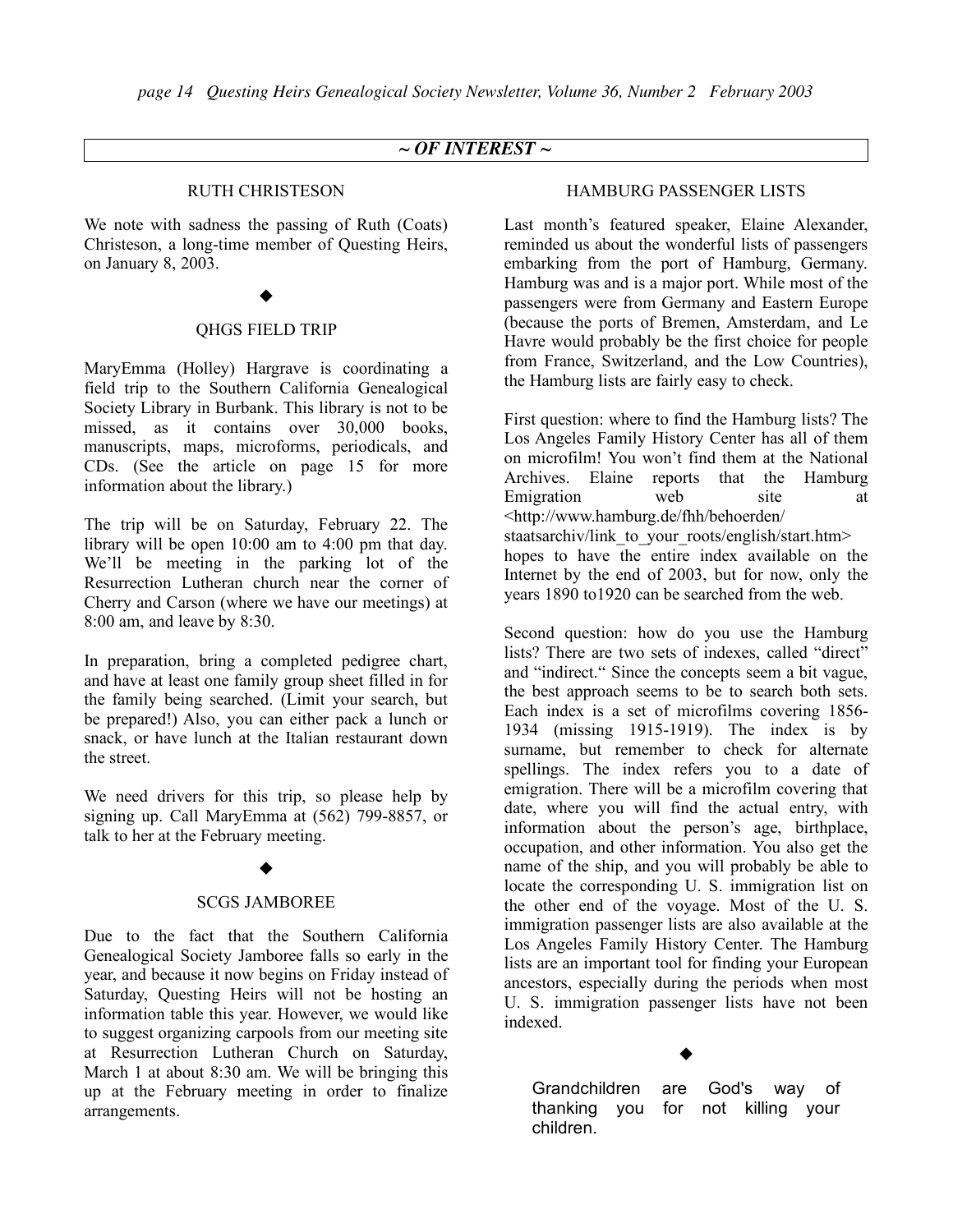## *~ ON THE WEB ~*

## SOUTHERN CALIFORNIA GENEALOGICAL SOCIETY <http://www.scgsgenealogy.com>

With the QHGS field trip and the SCGS Jamboree coming up this month, you will want to be sure to take a look at the SCGS web page. There you will find a complete listing of the Library's holdings; a virtual tour of the facility; a master listing of events covering the many activities of the society; a featured article from the Society's award-winning bimonthly journal, The Searcher; a listing of the bookstore; and an on-line store for ordering genealogical books and equipment.

The following information is reprinted from their web page:

"The Southern California Genealogical Society was organized to foster interest in genealogy, preserve genealogical materials, and train researchers in effective and accurate techniques. The Society has attempted to meet these objectives by first and foremost maintaining one of the largest non-church and non-state supported genealogical libraries in the United States. It contains over 30,000 books, manuscripts, maps, microforms, periodicals, and CDs.

"The library serves as the Society headquarters and is the focal point for the many activities that we provide. These activities include programs with speakers of interest, beginning and intermediate genealogy classes, genealogy software users groups, meetings of various ethnic interest groups, indexing projects, and the publishing of our award winning journal, The Searcher.

"The SCGS Library is also home to the following collections:

- ! German Genealogical Society of America (one of the largest in the U. S.)
- ! Genealogical Society Hispanic America Southern California Chapter
- ! French-Canadian Heritage Society of California (one of the largest in the U. S.)
- $\leftarrow$  Los Angeles Historical Society

"Other highlights include:

- ! Over 5000 family history references in our books and manuscript collection.
- One of the largest collections of CDs in the country.
- Four high-speed computers for patrons to use to research CDs.
- One of the largest collections of genealogical, historical and family surname periodicals in the U. S.
- One of the few genealogy and family research bookstores in the Southern California area, with a varied selection of new and used books, forms, and charts."

## $\blacklozenge$

DAR VOLUNTEERS OFFER LOOKUPS <http://boards.ancestry.com/mbexec?htx=boa rd&r=rw&p=topics.organizations.dar>

Do you think you may have an ancestor who served in the American Revolutionary War (1775-1783)? Would you like to know whether your ancestor is listed with the National Society of the Daughters of the American Revolution (NSDAR) in the "Patriot Index?" A helpful group of NSDAR Volunteer Genies monitors the RootsWeb DAR Message Board every day and welcome any lookup request for your Revolutionary War ancestor.

Include your Patriot's first and last name, spouse's name (if known), dates of birth, death, and state of residence when posting your lookup request. You need not be interested in joining the NSDAR to request a lookup.

*Previously published in RootsWeb Review: Vol. 5, No. 45, 6 November 2002.*

## $\blacklozenge$

One of the advantages of being disorderly is that one is constantly making exciting discoveries.

-- A. A. Milne